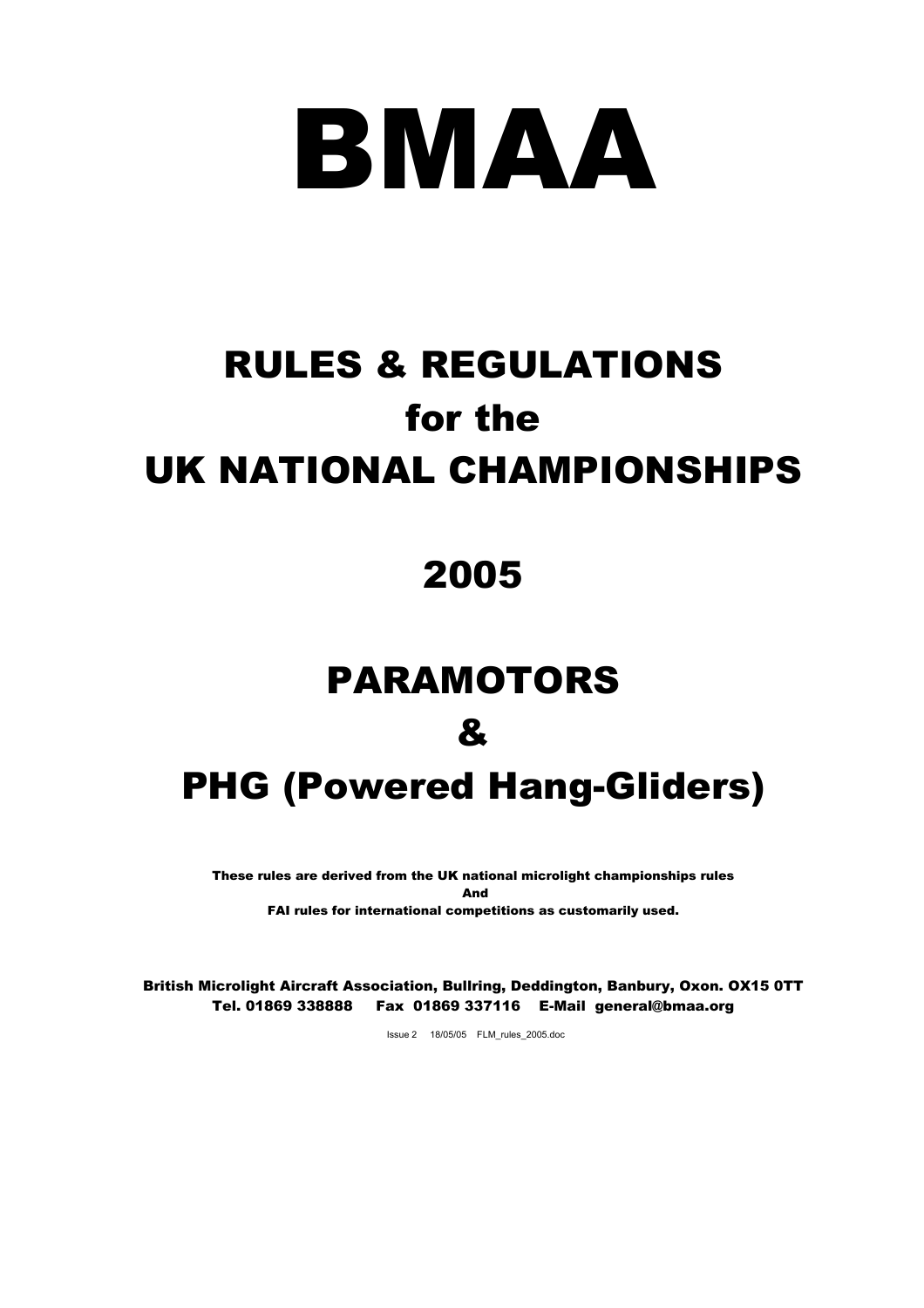#### 1. General

The rules and regulations for the UK National Championships comprise this document and the task catalogue for the appropriate class.

The latest and definitive versions of all documents will be those available on the web site: http://www.flymicro.com/footnat05

Text in italics is included as interpretative material.

#### **1.1. Introduction**

- 1.1.1. The purpose of these championships are:
	- To determine the UK National Champions in the Paramotor and PHG classes.
	- To encourage participation in competitive events and foster goodwill amongst pilots.
	- To reward pilot skills rather than aircraft performance.
	- To select the National team to go forward to the 2005 World Championships in the PF1 (Paramotor) class.
- 1.1.2. Non UK citizens are invited to compete and will be scored, but may not be named champion.
- 1.1.3. The entry fee for each contest shall be set and collected by the club holding the event but will not normally exceed £50.
- 1.1.4. All persons participating in, or in any way connected with a BMAA event shall be bound by the rules of the competition and accept any consequences arising from participation in the contest.

#### **1.2. Format**

- 1.2.1. The UK Paramotor & PHG National championships 2005 will take the form of a single contest with a 'championship window' format in which pilots are free to fly any task when they like in any order they like within an overall championship period.
- 1.2.2. For a contest in any class to qualify as a valid national championships contest:
	- There must be a quorum in a class of no less than 3 competitors with entry fees paid and who are available to fly on the first day.
	- The 'task count' must have reached 4.
- 1.2.3. No task other than those published by the BMAA may be scored towards the national championships.
- 1.2.4. In the event of a quorum not being present at a contest the competition may still take place but the scores cannot be counted towards the national championships.
- 1.2.5. Any additional requirements within the rules needed during the season will not be retrospective.

#### **1.3. Programme**

- 1.3.1. The championship will take place from 28 31 May and based at the Bull 'I th' Thorn Pub Nr Buxton in Derbyshire. For exact details see the website.
- 1.3.2. A Mandatory initial briefing will be at 08:00, 28 May.
- 1.3.3. The 'championship window' is:

28 May: 10:00 – 21:30 29 May: 07:00 – 21:30 30 May: 07:00 – 21:30 31 May: 07:00 – 12:00 1.3.4. In the event that meteorological conditions prevent the minimum required number of tasks from occurring, the organisation will at first extend the championship for a day or two and if that fails, endeavour to organize an alternate set of dates for a replacement contest. Scores from an abandoned contest will not be carried over to its replacement.

#### **1.4. Officials**

- 1.4.1. Will be appointed by the BMAA Council or by the delegated authority vested in the Council member responsible for competitions.
- 1.4.2. A competition director shall be appointed to run the organisation of each contest.
- 1.4.3. A Task Manager shall be appointed for each task. Task managers are the first point of contact for the conduct of their task.

#### **1.5. Results and Prizes**

- 1.5.1. A printed contest result sheet shall be issued by the organiser to all competitors at the end of the contest.
- 1.5.2. Trophies may be awarded by the organising club to the winners of each contest.
- 1.5.3. The title of champion in each class shall be awarded at the next Annual General Meeting of the BMAA.

## 2. General competition rules

#### **2.1. The Paramotor or PHG**

- 2.1.1. All aircraft must conform with the UK definition of a *Foot Launched Powered Flying Machine* as defined by the CAA in the Exemptions or regulations in force for the time being.
- 2.1.2. **PF1**

A Powered Paraglider (hereinafter *Paramotor*) flown solo, consisting of a wing without any rigid structure (*the canopy)*, coupled by flexible lines to a *power unit* which the pilot must carry on his back during take-off and landing. The wing may rest on the ground during the start of the take-off run.

2.1.3. **Open**

Any aircraft including Paramotors and Powered Hang Gliders (hereinafter *PHG*) which conform and

- are operated within all the conditions of the CAA Exemptions or regulations regarding *Foot Launched Powered Flying Machines* in force for the time being.
- 2.1.4. All take-offs and landings in the competition must be made on foot without the assistance of any 3<sup>rd</sup> party, any kind of vehicle or any external power source.
- 2.1.5. Each aircraft should have a fuel capacity sufficient for a flight of at least 100 Km in still air.
- 2.1.6. All aircraft must be made available during the registration period for an acceptance check in the configuration in which they will be flown.
- 2.1.7. All aircraft must be in an airworthy condition. The director may at any moment during the competition check the condition of any aircraft and ground it if he considers a safety risk exists.
- 2.1.8. The aircraft shall fly throughout each contest as a single structural entity using the same set of components as used on the first day except that propellers may be changed and emergency parachutes may be fitted or removed as desired.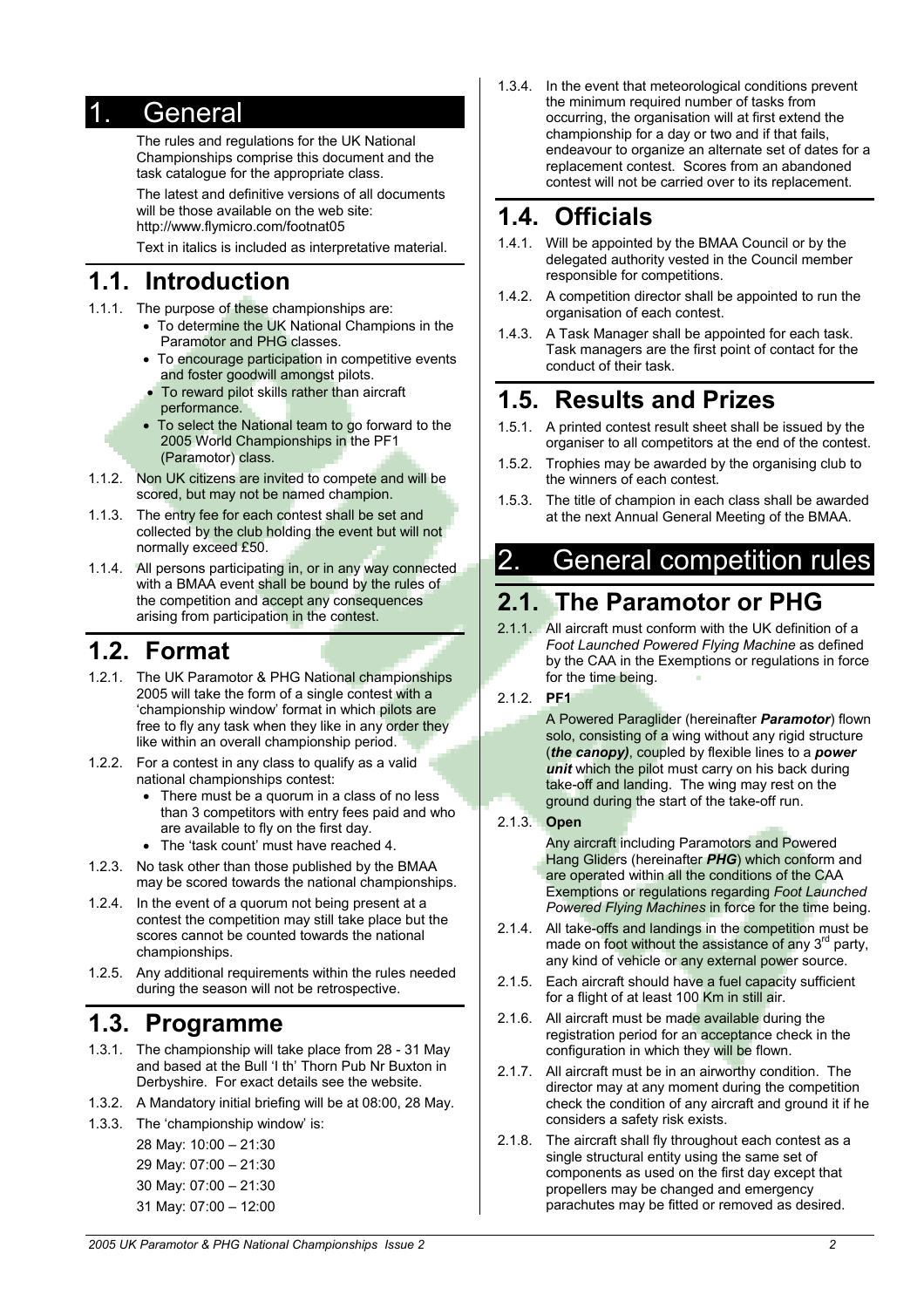## **2.2. Entry**

2.2.1. A provisional booking should be made by each competitor with the organiser at least seven days before the contest. Failure to do so will result in an increased entry fee and/or a penalty being added to the pilot's final score.

> *This is so food, drink and accommodation can be organized, and, should the weather prospects appear particularly unfavourable, to be able to contact competitors to postpone the contest.*

- 2.2.2. The minimum age for pilots is16 years at the start of a contest.
- 2.2.3. Each competing pilot must have gained at least 45 hours as pilot in command of aeroplanes, microlight aeroplanes, gliders, hang gliders or paragliders, of which 25 hours must be on the class of aircraft to be flown (i.e. Paramotor or PHG) including at least 5 hours on type.
- 2.2.4. On arrival at each contest site, each competitor shall report to the registration office to have their documents checked and to receive supplementary regulations and information.
- 2.2.5. The following documents are required: • Certificate of 3rd Party legal liability insurance valid for the aircraft to be flown.

## **2.3. Complaints and protests**

- 2.3.1. A complaint may be made to the director to request a correction. It should be made with the minimum of delay and it will be dealt with expeditiously.
- 2.3.2. In the event a competitor is not satisfied with the director's decision he/she may appeal to a Jury comprised of the Director, the BMAA competitions representative and one other organisation official.
- 2.3.3. At each contest the time limit for protest is 12 hours after publication of the provisional task results, except that after the last task of a contest it is 2 hours.

## 3. Flying and safety regulations

## **3.1. Briefings**

- 3.1.1. Detailed pilot self-briefing information will be published on the website approximately two weeks before the start of the event. All pilots are expected to arrive on-site with this information.
- 3.1.2. A pre championship briefing will be held covering local area regulations, airfield circuit patterns, arrival and departure procedures, Met, and any additional information as deemed necessary by the director.
- 3.1.3. Short briefings by the Task Manager will be held for each competitor before each task where any additional information as deemed necessary by the director will be given.
- 3.1.4. Attendance at all briefings is compulsory for all competitors.
- 3.1.5. Flight safety requirements given at briefings carry the status of regulations.
- 3.1.6. Regardless of competition requirements, pilots must at all times be aware of and comply with UK Air law.

## **3.2. Protective equipment**

3.2.1. A protective helmet must be worn whenever the pilot is strapped into the harness of an aircraft. *It is recommended that pilots are equipped with emergency parachutes.* 

## **3.3. Prohibited equipment**

- 3.3.1. Any accessory or item of equipment considered dangerous by the director.
- 3.3.2. Disposable ballast.
- 3.3.3. Gyro instruments or other equipment permitting flight without reference to the ground.
- 3.3.4. GPS, VOR or any other electronic aid capable of imparting useful navigational information to the pilot .
- 3.3.5. Radios, or any other electronic communications equipment.
- 3.3.6. Binoculars.
- 3.3.7. Mobile phones may be carried in a sealed container or pocket for use on the ground solely as a recovery aid. The device must be declared to the director or his assistant before each task commences. Penalties may apply if the seal is broken during a task.

Before each task the Director will ask marshals to check for infringements.

#### **3.4. Fitness**

3.4.1. The use of non prescribed drugs including alcohol, likely to impair the pilots performance is prohibited. Any injury, drugs or medication taken which might affect the pilot's performance in the air must be reported to the director before flying.

## **3.5. Preparation for flight**

- 3.5.1. Each aircraft shall be given a pre flight check by its pilot and may not be flown unless it is serviceable.
- 3.5.2. Each pilot takes off, flies and lands entirely at his own risk.
- 3.5.3. Each competitor is obliged to assess the weather conditions with reference to his own capacity as a pilot and the performance of his equipment before making a decision to fly.

## **3.6. Airfield discipline**

3.6.1. Marshalling signals, take-off, circuit and landing patterns will be given at briefing and must be complied with. Non compliance will be penalised.

## **3.7. Flight limitations**

- 3.7.1. All manoeuvres considered dangerous are forbidden, whether a danger to the pilot, other aircraft or the public, or not. This includes stalls, spins, B line stalls and deep stalls. 'Big ears' is not considered a dangerous manoeuvre.
- 3.7.2. Flight in clouds is forbidden.

## **3.8. Collision avoidance**

3.8.1. A proper look out must be kept at all times. An aircraft joining another aircraft in a thermal shall circle in the same direction as that established by the first regardless of height separation.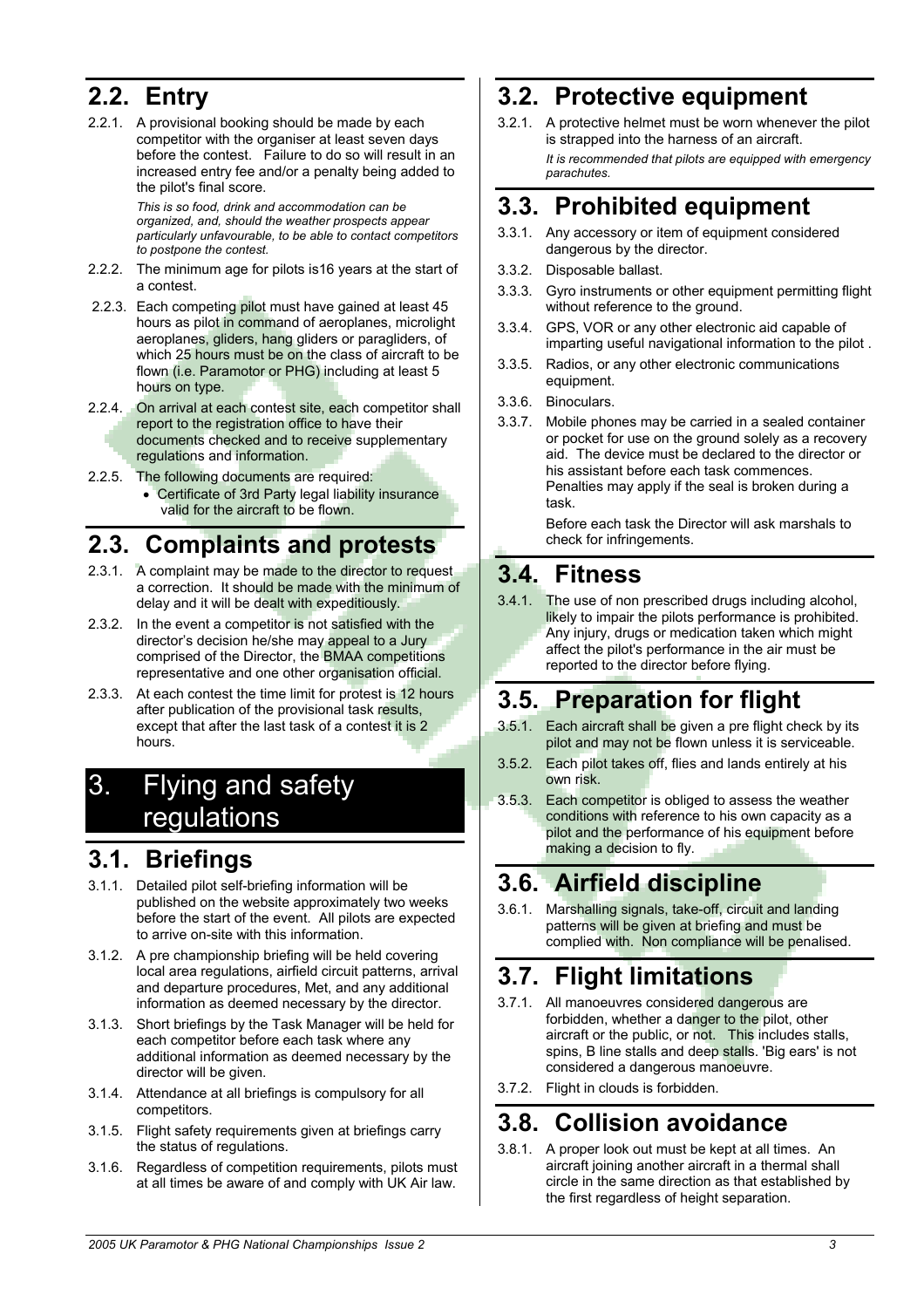#### **3.9. Test and other flying**

- 3.9.1. No competitor may take off during the competition day from the contest site without the permission of the Director or a Task Manager.
- 3.9.2. Permission may be given for a test flight but practising prior to any task is not permitted.
- 3.9.3. Reconnaissance flights in any aircraft are forbidden.

#### **3.10.Damage to a competing aircraft**

- 3.10.1. The director must be informed of any damage to an aircraft without delay and before any repair is undertaken. Any replacement parts must conform to the original specifications. Change of any major part such as a wing, canopy or engine may incur a penalty.
- 3.10.2. Any aircraft may be replaced if damage has resulted through no fault of the pilot. Replacement may be only by an identical make or model or by an aircraft of similar or lower performance.

## **3.11.External aid to pilots**

- 3.11.1. Help from assistants is positively encouraged until a competitor enters the takeoff deck to start a task. From that moment onwards, all external assistance is forbidden except from marshals or those people expressly appointed by the Director, until the moment the competitor leaves the deck having finished a task, or otherwise lands according to the outlanding rules.
- 3.11.2. Any help in navigation or thermal location by non competing aircraft is prohibited. This is to ensure as far as possible that the competition is between individual pilots neither helped nor controlled by external aids.

## 4. Championship tasks

#### **4.1. General**

4.1.1. The official notice board is the place where all information necessary to competitors is displayed. Whatever is on the board at the time is the officially current information.

*It is important that competitors regularly check this notice board for changes. There can be no excuse for ignorance of news that has been posted.* 

## **4.2. Task period**

- 4.2.1. In principle pilots may fly any task in any order unless the task is declared in advance a 'special' task when it may only be flown in the briefed period.
- 4.2.2. If the weather is unsuitable for a 'special' task then the task may be moved to another slot but at least 12 hours warning on the official notice board must be given.
- 4.2.3. The Director may suspend flying if to continue is dangerous.
- 4.2.4. Times for take-off, closing of take off windows and last landing will be briefed. If the start is delayed, given times will be correspondingly delayed.

4.2.5. A pilot will be allowed one take-off for each task and the task may be flown once only. However, if a pilot returns to the landing deck within 5 minutes of takeoff then he will be permitted to restart without penalty. This flight time may be added to subsequent flight time and refuelling is not permitted.

#### **4.3. Types of task**

- 4.3.1. The tasks listed in the *Catalogue of tasks* for the appropriate class will be used.
- 4.3.2. Tasks are divided into 3 Categories

 A. Flight planning, navigation estimated time and speed. No fuel limitation. B. Fuel economy, speed range, duration. Fuel limited to 6 litres or less. C. Precision

- 4.3.3. Precision tasks may be combined with other tasks or set separately.
- 4.3.4. The route of each navigation task shall have been flown beforehand to establish there are no problem areas which may not have shown up in ground planning.

#### **4.4. Task management**

- 4.4.1. At the beginning of the championship, each pilot will be issued with a task start 'token'. In principle each competitor can only have one token at any one time. When a competitor is ready to start a task, he should find the task manager and hand over his token. This is the pilot's declaration that he wishes to undertake that task and normally this transaction cannot be undone.
- 4.4.2. Each task may only be started at set intervals and each Task Manager will have a 'calendar' of 'start times'. On a first-come, first-served basis the Pilot and Task Manager will agree an acceptable 'free' start time.

*This start time is very important as many other timings associated with the task will be based on this agreed start time.* 

- 4.4.3. Having completed a task it is the pilot's responsibility to assemble the required evidence and present the complete 'dossier' to the organizer for scoring. The dossier will include the start token and any other
	- information relevant to the pilot's performance in the task according to a check list of items included in each task brief. Incomplete dossiers will NOT be scored!
- 4.4.4. Upon presentation of his dossier to the championship HQ then each pilot will be issued with a new start token so he can start another task.

#### **4.5. The Secure area**

4.5.1. This is a clearly marked area where aircraft must be placed from time to time as instructed by the director. Once in the Secure area no aircraft may be touched for any reason without the express permission of the director other than to remove it from the Secure area.

#### **4.6. The landing deck**

4.6.1. A landing deck is a clearly marked area 100m x 100m.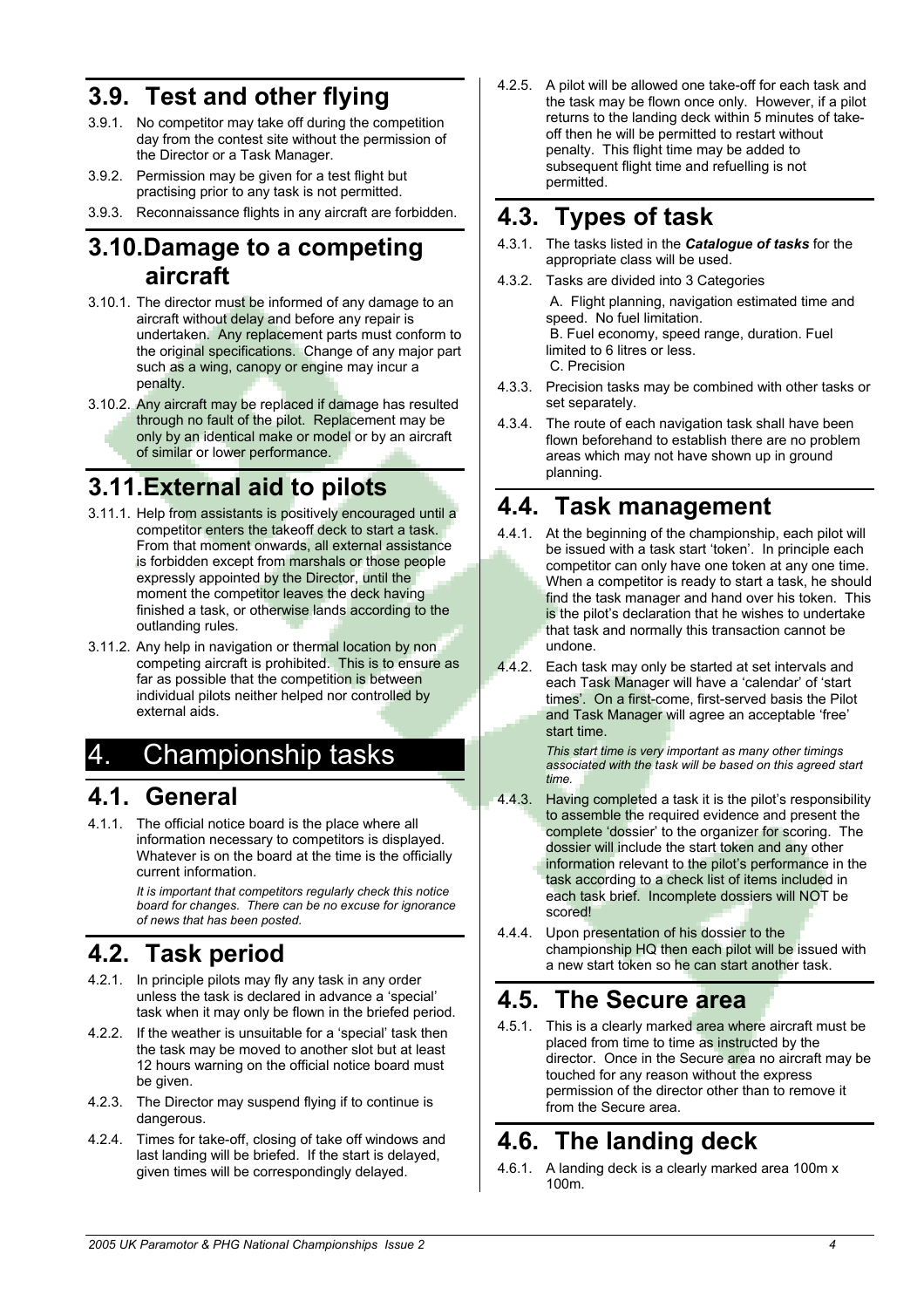- 4.6.2. A landing deck is a prohibited area except to contest officials and pilots who are in the process of taking off or landing.
- 4.6.3. There will be one landing deck provided for every 30 competitors.
- 4.6.4. Unless otherwise briefed, all take-offs and landings are to be made within a landing deck.
- 4.6.5. A landing deck will have a wind-sock within 100m of its boundary.
- 4.6.6. The organiser will endeavour to ensure there are no significant obstacles within 200m of the boundary of a landing deck.
- 4.6.7. Unless otherwise briefed, penalties will be awarded to Pilots if any part of their aircraft touches the ground anywhere outside the landing deck during a task.

#### **4.7. The airfield boundary**

4.7.1. The airfield boundary is the recognised boundary of the airfield upon which the landing decks are situated.

#### **4.8. Take-off**

- 4.8.1. No pilot may take-off without permission from the Director, Task Manager or a Marshal.
- 4.8.2. Each pilot must ensure carefully that his equipment is properly in order before attempting to take-off. He must not attempt to take-off if this is not the case.
- 4.8.3. Open window or given order of take off or a set takeoff time may be applied to tasks.
- 4.8.4. All take-offs, unless otherwise briefed, must be effected entirely within the landing deck, except for emergency provisions given at briefing. Failure to comply will result in a penalty of 20% of the pilot's score.
- 4.8.5. Before departure a pilot and/or his aircraft may be inspected at any time for contraventions of any regulations. It is the duty of competitors to assist marshals as much as possible in assisting and expediting any inspection.
- 4.8.6. Except in specified tasks, an aborted take-off does not in principle attract any penalty, however the pilot must comply with any instruction from the marshals to expedite a re-launch.
- 4.8.7. In the case where a particular take-off time is given, the clock will start running at that moment and the pilot may subsequently take-off at any time.

## **4.9. A "clean" take off**

4.9.1. (Paramotors) Is defined as a take off attempt in which the canopy does not touch the ground between the moment it first leaves the ground and the moment ten seconds after the entire aircraft including the pilot is airborne.

## **4.10. Landing**

- 4.10.1. All landings, unless otherwise briefed, must be effected entirely within the landing deck. The pilot may be liable to penalty if he or any part of his aircraft touches the ground outside the deck before the AIRCRAFT is fully under control after a landing.
- 4.10.2. After landing, pilots must immediately remove their aircraft to a parking area.

*It is recommended that competitors view the official notice board as soon as possible after landing to get the latest information* 

4.10.3. In tasks where pilots are asked to make a precision landing or to land on a marker, the objective is for the pilot to make a good landing on his own two feet without falling over. "Falling over as a result of the landing" will be interpreted as:

> GOOD: If the pilot falls to ONE knee - landing score as achieved.

BAD: If the pilot falls to TWO knees OR

(PF1) if any part of the aircraft touches the ground during the landing process - zero landing score.

(Open) if any part of the aircraft touches the ground during the landing process other than devices explicitly designed to protect the propeller - zero landing score.

4.10.4. In tasks where the pilot is asked to switch off his engine above specific heights, the heights will be determined by:

 500 Ft: "The engine must be stopped & propeller stationary for a minimum period of 60 seconds before any part of the aircraft or the pilot touches the ground."

 5 metres: "The engine must be stopped & propeller stationary for a minimum period of 2 seconds before any part of the aircraft or the pilot touches the ground."

*For aircraft with clutches where the propeller may continue to freewheel, this is interpreted as "engine must be stopped & propeller clearly not being driven".* 

- 4.10.5. Obstruction at landing markers: If a pilot or any part of his aircraft obstructs the attempted landing or the takeoff of another competitor at a landing marker then a 20% penalty will apply. However, any pilot who scores more than zero for his landing at a landing marker has exclusive use of the area immediately surrounding the marker for a maximum period of one minute in which to clear his aircraft from the area.
- 4.10.6. Landings outside the landing deck but within the airfield boundary will attract a 20% penalty.
- 4.10.7. Landings outside the airfield boundary are considered outlandings.
- 4.10.8. Pilots 'abandoning' their aircraft on the landing deck will be liable to penalty.

## **4.11. Outlandings**

- 4.11.1. Any touch of the ground by pilot or aircraft outside the airfield boundary will constitute an outlanding.
- 4.11.2. There may or may not be a penalty applied for outlanding depending on the task being undertaken.
- 4.11.3. Upon outlanding and having folded his canopy, a pilot must contact the organisation *as soon as possible* and before contacting anyone else, to declare that he has outlanded. The organisation will need to know the pilot's precise landing location, where he can be picked up, and the name of the person the organisation should contact to pick him up.
- 4.11.4. The contact procedure must be followed EVERY time, even if the pilot, by outlanding, has scored zero. Failure to do so will attract a penalty.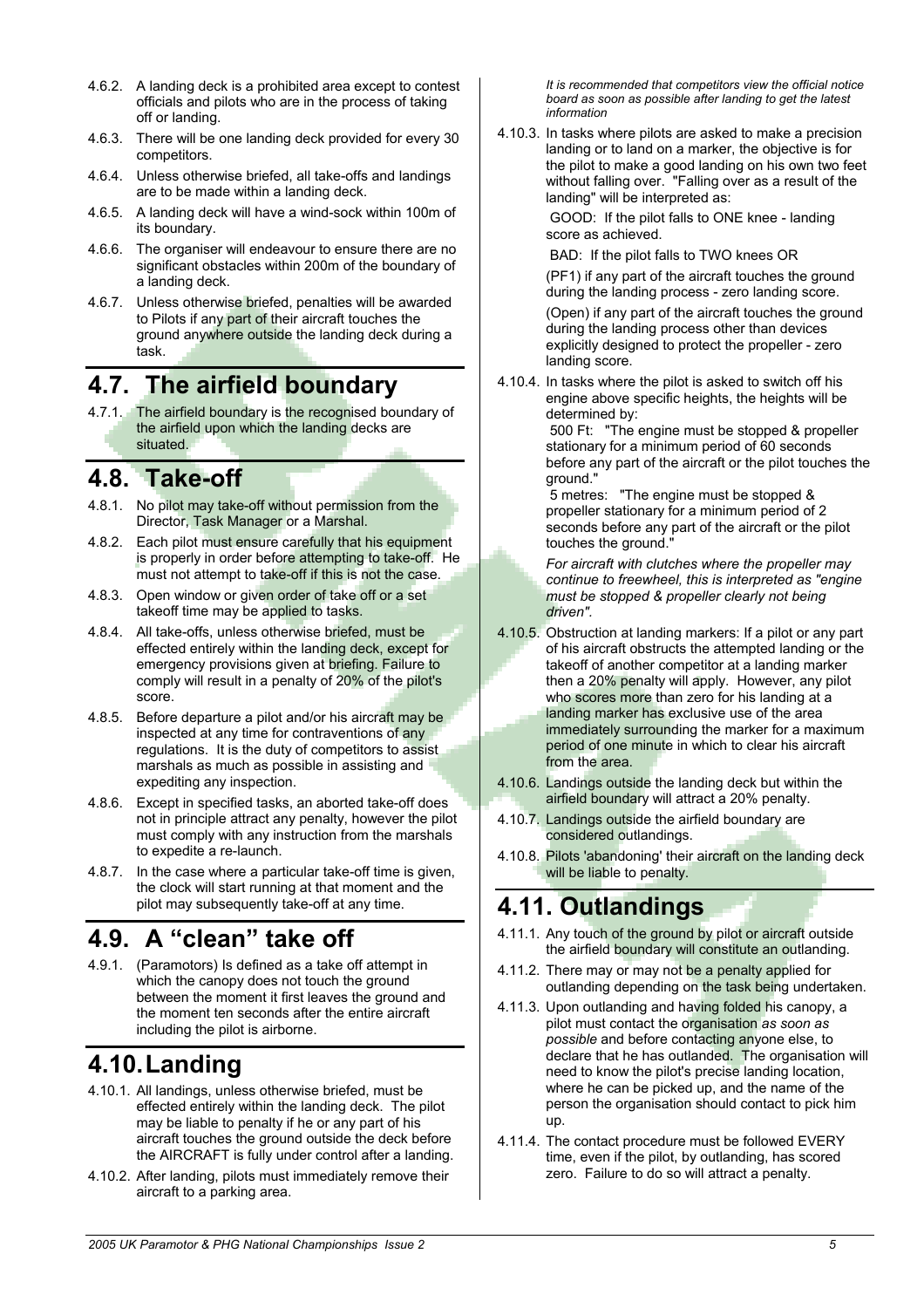## **4.12.Emergencies**

- 4.12.1. All pilots must fold up their canopies immediately upon landing. A canopy which has not been folded within three minutes indicates the pilot is in need of help. Any pilot who observes such a situation is obliged to render assistance and contact the organisation as soon as possible.
- 4.12.2. A competitor landing to help an injured pilot should not, at the discretion of the Director, be disadvantaged by this action.

## 5. Control of flight tasks

#### **5.1. Maps**

- 5.1.1. The official maps shall be the standard ordnance survey 1:50,000 maps which cover the area of the contest (reference numbers to be indicated on the official website), in conjunction with the standard 1:250,000 aeronautical chart for airspace information. Tasks will be planned by the organisers using the official maps.
- 5.1.2. All distances not obtained from GNSS shall be calculated from the official map and will be rounded up to the nearest 0.25 km.

## **5.2. Timings**

- 5.2.1. All times are given, taken and calculated in local time to hours, minutes and seconds.
- 5.2.2. Normally, take-off times are taken at the moment a pilot's feet leave the ground.
- 5.2.3. Normally, landing times are taken at the moment a pilot's feet or any other part of the pilot or aircraft touches the ground.
- 5.2.4. Timings may also be taken when the pilot kicks a stick or flies overhead an observer or passes a gate as briefed for the task in question
- 5.2.5. A task is deemed to have started the moment the first pilot to take-off is ready to take-off and ends the moment the last pilot has landed and has exited the landing deck.

#### **5.3. Markers and gates**

- 5.3.1. Certain ground markers may be designated as "Landing markers", where a bonus score may be available in the task for landing on the marker. Landing markers are min. 4m x 4m.
- 5.3.2. Gates will be at least 250m wide.

## **5.4. Turn points**

- 5.4.1. If turn points are to be identified from photographs, diagrammatic plans, or from points on a map, photocopy facsimiles of the photographs, plans or relevant sections of the map shall be distributed to each competitor.
- 5.4.2. If turn point positions are to be identified by latitude and longitude then a photocopied list must be distributed to each competitor and the positions shall have been independently checked by three competent persons in advance.

## **5.5. FLIGHT RECORDERS**

- 5.5.1. Unless otherwise briefed, GNSS flight recorder evidence is the only acceptable form of proof of a flight.
- 5.5.2. Only CIMA approved FR's are recommended but other types may be used by agreement with the competition director. Any FR capable of giving useful navigational information must be sealed in an opaque container.
- 5.5.3. Unless the organizers have provided otherwise it is to be assumed the FR to be used by a pilot in a championship will be supplied by the pilot. The FR case must be clearly labelled with the pilots name and competition number and (if applicable) this information must be entered into the memory of the FR.
- 5.5.4. The pilot must make a data transfer cable and a copy of the transfer software on 1,44Mb floppy disk available to the organization if required.
- 5.5.5. Before the championship starts each FR must be presented to the organization for inspection and recording of type and serial number.
- 5.5.6. Once the championship has started the pilot must always use the same FR. In the event of a permanent failure, another FR may be used after it has been presented to the organization for inspection and recording of type and serial number.
- 5.5.7. All FR's must be presented to the organization for inspection immediately before the start of each task. If secondary evidence is presented then both sets must be clearly marked 1 and 2. Only one set of evidence will be used to verify the flight.
- 5.5.8. It is the pilots responsibility to ensure that he is fully aware of the functions and capabilities of his FR eg. how to operate the PEV marker button, that it has sufficient battery power and that the antenna is correctly positioned etc.
- 5.5.9. Where FR data is to be used for scoring, the organizer must have visited every location which could affect the scoring and got a GNSS fix of that position. E.g. turnpoints, hidden gates etc. It is not acceptable to extract positions from a map in any circumstances. Points that will not require FR evidence for scoring (eg. because a marshal is taken times at a hidden gate) must be specifically briefed.
- 5.5.10. The scoring zone for FR's is independent of any other zone or sector (eg. photo sector). A scoring zone will normally be a cylinder of 250 m radius and of infinite height. To score a fix point must either be within this circle, or the line connecting two sequential track fixes must pass through the circle. Additionally the task may require one of these fixes to be associated with a pilot event mark (PEV).
- 5.5.11. A start line, IP or gate time is taken from the fix immediately before the line is crossed. A finish line or FP time is taken from the fix immediately after the line is crossed.

#### **5.6. Alternative evidence**

5.6.1. If the pilot fails to provide satisfactory or correct evidence according to the requirements laid down in the task briefing sheet but has other good evidence, then, at the discretion of the competition director, this may be used as an alternative form of proof.